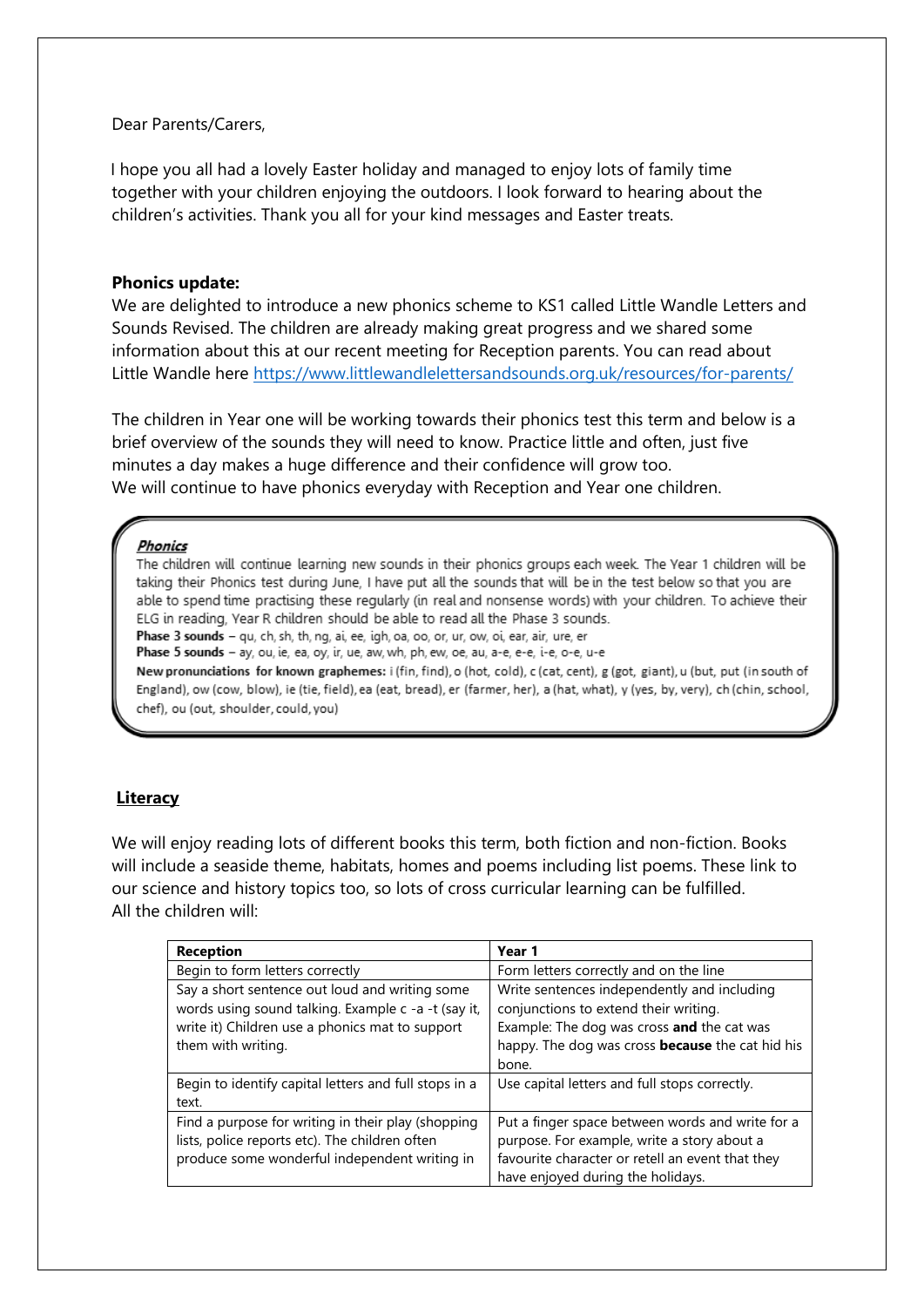| their play and do enjoy sharing their work with<br>adults. |                                             |
|------------------------------------------------------------|---------------------------------------------|
| Identify rhyming words through games and<br>activities     | Write a list poem based on a familiar story |

# **Maths**

| <b>Reception</b>                               | Year 1                      |
|------------------------------------------------|-----------------------------|
| To 20 and beyond - making groups of numbers    | Multiplication and division |
| Doubles and halves                             | Fractions                   |
| Position and direction - spatial reasoning     | Position and direction      |
| Place value and making number stories using    | Place value within 100      |
| addition and subtraction                       |                             |
| Patterns all around us                         | Money                       |
| Time - Night/day. What do I do in the morning, | Time                        |
| lunchtime/evening?                             |                             |

## **Afternoon curriculum**

The children will be learning a variety of skills through written work in our afternoon subjects and accessing continuous provision. Continuous provision allows the children to develop their skills in each area and really show their new found knowledge!

If you are a Year 1 parent/carer, please view the half termly snapshot sheet for more details about the Year 1 curriculum.

| <b>RE</b>                                      | What do Christians believe God is like?       |
|------------------------------------------------|-----------------------------------------------|
|                                                | Judaism                                       |
| ICT                                            | We are story tellers                          |
|                                                | We are celebrating                            |
| Science                                        | Exploring everyday materials                  |
|                                                | Animals – Habitats and homes                  |
| Humanities ( $1^{st}$ % term)                  | Homes from the past                           |
| Humanities $(2^{nd} \frac{1}{2} \text{ term})$ | Seasides and coasts                           |
| Art/DT                                         | Artists and their different styles/techniques |
|                                                | Mother nature in art                          |
| PE                                             | Dance                                         |
| Music                                          | Classical/Zootime                             |
| <b>PSHE</b>                                    | Relationships                                 |
|                                                | Changing me                                   |
|                                                |                                               |

# **P.E.**

PE lessons will take place on **Thursday** afternoons. The children will continue to enjoy PE with Mr Smith and Mrs Mussell. The children really do look forward to P.E and both Mr Smith and Mrs Mussell have enjoyed watching their progress. Please ensure that your child has their correct P.E. kit in school and that **everything** is labelled. The children will leave their kits at school and bring them home at half term. We still continue to have items of PE kit unnamed and with 30 children getting changed it can be tricky to ensure all items go in the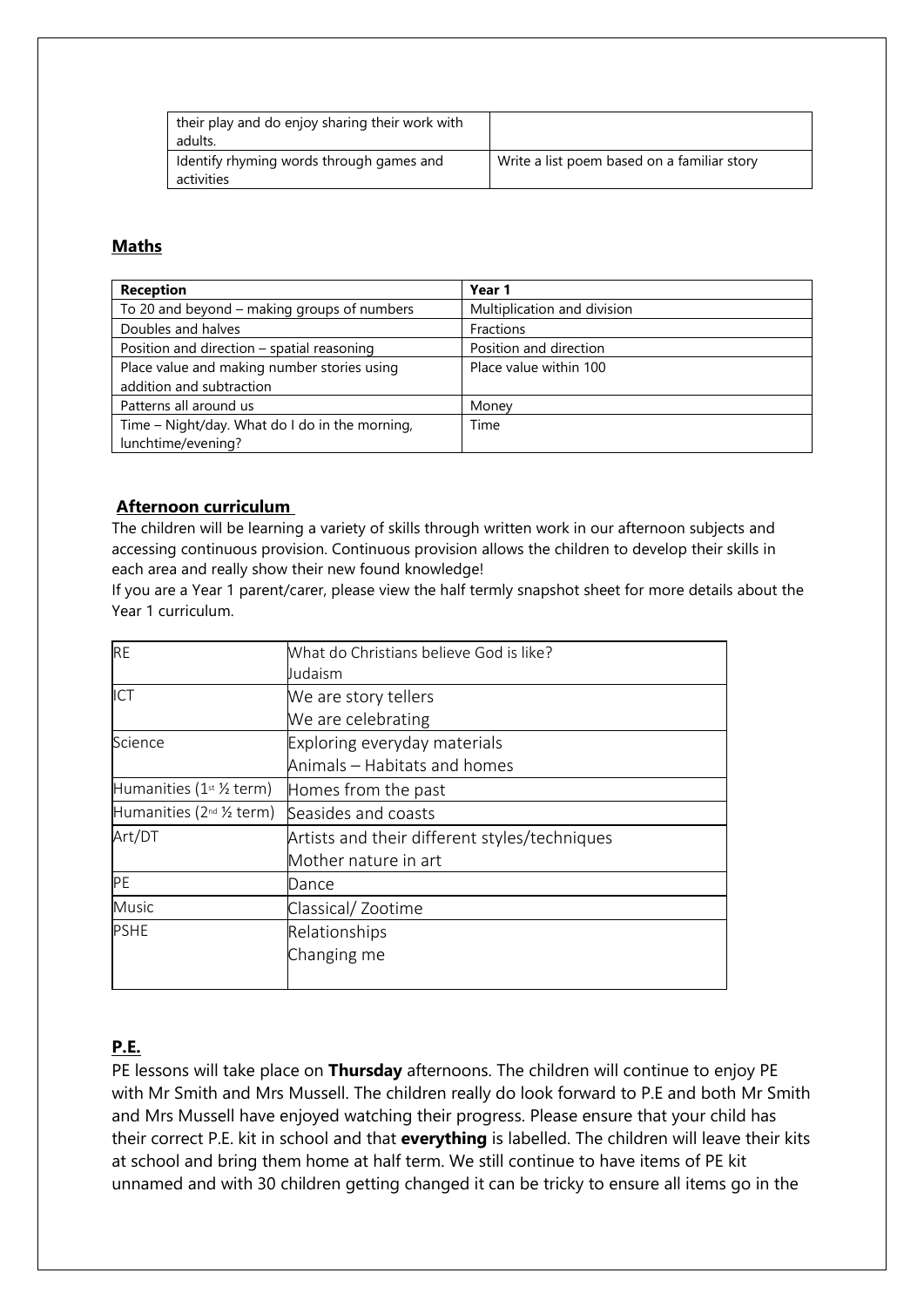correct bag. Do encourage your children to get dressed/undressed themselves as this is a vital skill. Its also great for fine motor development

## **Reading books**

It is really important to read daily with your child. Do encourage them to sound out the words and try to read for themselves. This will really help to develop their confidence with reading in preparation for Year 1 and 2. Please sign the reading diary to let us know how this is going. Little and often is key. Children who do this, make huge progress and do enjoy sharing their love of books with us. In line with our new Little Wandle phonics scheme, the children will bring home reading books that link to the phonic phase they are currently being taught. These books can be decoded and sounded out. The children will also bring home one story book you can read to them and enjoy together.

The children will now be completing 3 guide group reading sessions in school (10 minutes per session) each week to develop decoding, blending and comprehension skills.

### **Homework update**

Mathletics will be set on a Tuesday and must be completed by the following **Monday for all children in Barn Owls**. <http://uk.mathletics.com/signin/>

Do aim to complete one reading eggs weekly - the children do enjoy this activity. Complete more if your child is keen!

Year 1 spelling books must be returned to school every **Monday morning** for homework to be marked and for the children to complete their weekly spelling test.

Children in **Reception** will have a few spellings to learn after May half term and in preparation for Year 1.

### **Labelling**

Please ensure that all belongings (even sunhats and socks!) are clearly labelled with your child's name. This both helps your child to recognise their name and locate their own belongings, but also enables misplaced items to be easily identified and returned! It is of huge benefit to us all when items are labelled and saves huge amounts of time.

### **Show and Tell**

Show and tell will continue to be on Tuesday afternoons. Please ensure your child brings items of educational value rather than toys which can get lost or broken resulting in tears. We do welcome models including those made from Lego but not every week as it is important the children vary their discussions regarding their items.

## **Stationery**

Thank you for all the generous donations of stationery from last term. The children do put everything to good use, in particular whiteboard pens where they have been demonstrating their new love for writing during continuous provision on our mini whiteboards. I have seen